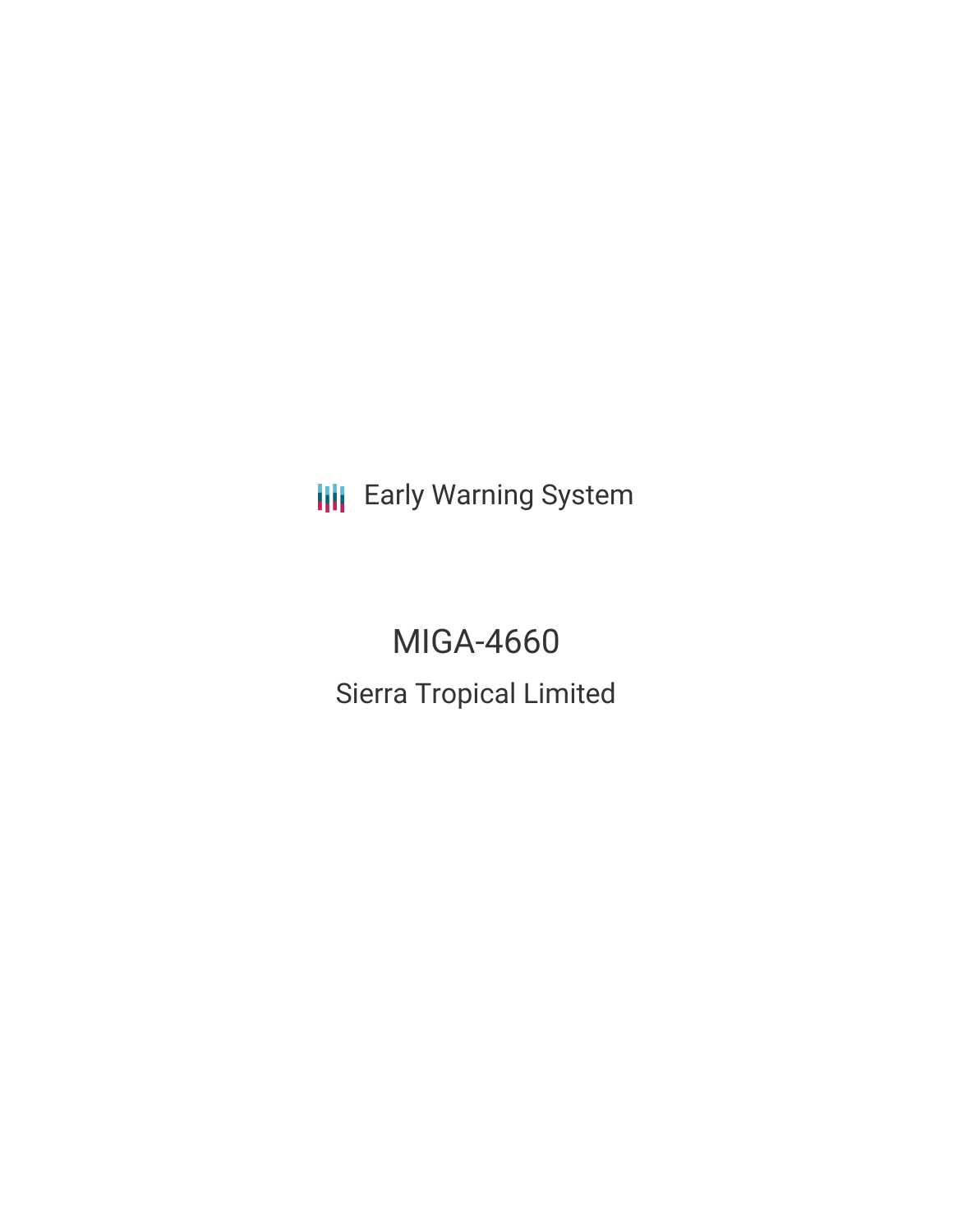

## **Quick Facts**

| <b>Countries</b>               | Sierra Leone                                    |  |  |  |
|--------------------------------|-------------------------------------------------|--|--|--|
| <b>Financial Institutions</b>  | Multilateral Investment Guarantee Agency (MIGA) |  |  |  |
| <b>Status</b>                  | Proposed                                        |  |  |  |
| <b>Bank Risk Rating</b>        | A                                               |  |  |  |
| <b>Voting Date</b>             | 2018-10-26                                      |  |  |  |
| <b>Borrower</b>                | Dole Asia Holdings Pte. Ltd.                    |  |  |  |
| <b>Sectors</b>                 | Agriculture and Forestry                        |  |  |  |
| <b>Investment Type(s)</b>      | Guarantee                                       |  |  |  |
| <b>Investment Amount (USD)</b> | \$37.00 million                                 |  |  |  |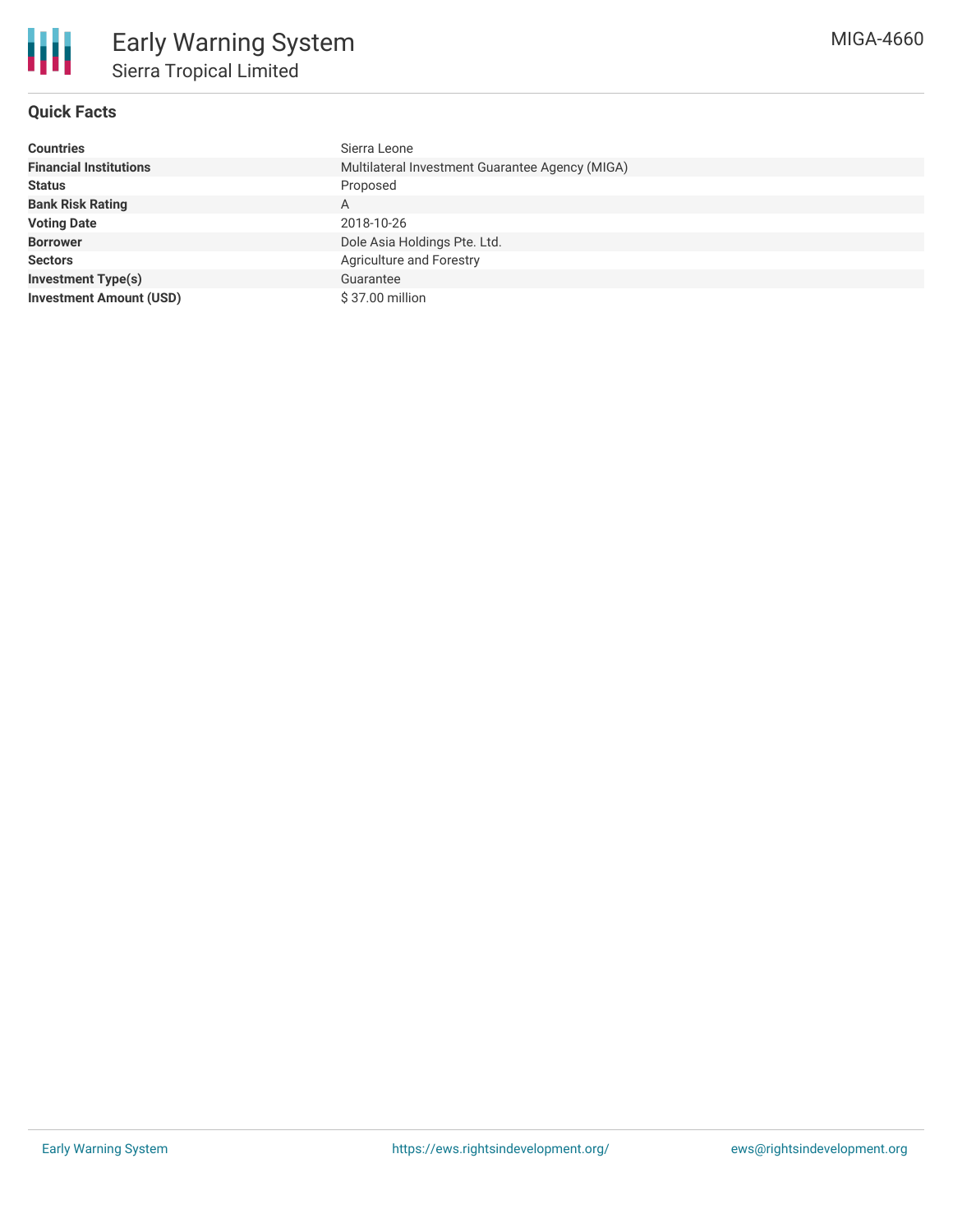

### **Project Description**

This summary covers an investment by Dole Asia Holdings Pte. Ltd., a Singapore incorporated company, into the project enterprise incorporated in Sierra Leone, Sierra Tropical Limited.

The Project consists of the development of a greenfield agro-industrial operation that will cultivate, harvest and process pineapple for export to throughout the world. The Project has identified potential leasable land in Lugbu Chiefdom, Bo District, for development. Part of this area has already been leased and the remaining area will be leased before the Project moves into commercial planting. Once additional nurseries are launched and the required seeds are produced, commercial planting will begin. Thereafter, commercial harvesting, along with the establishment of a fruit processing facility will commence.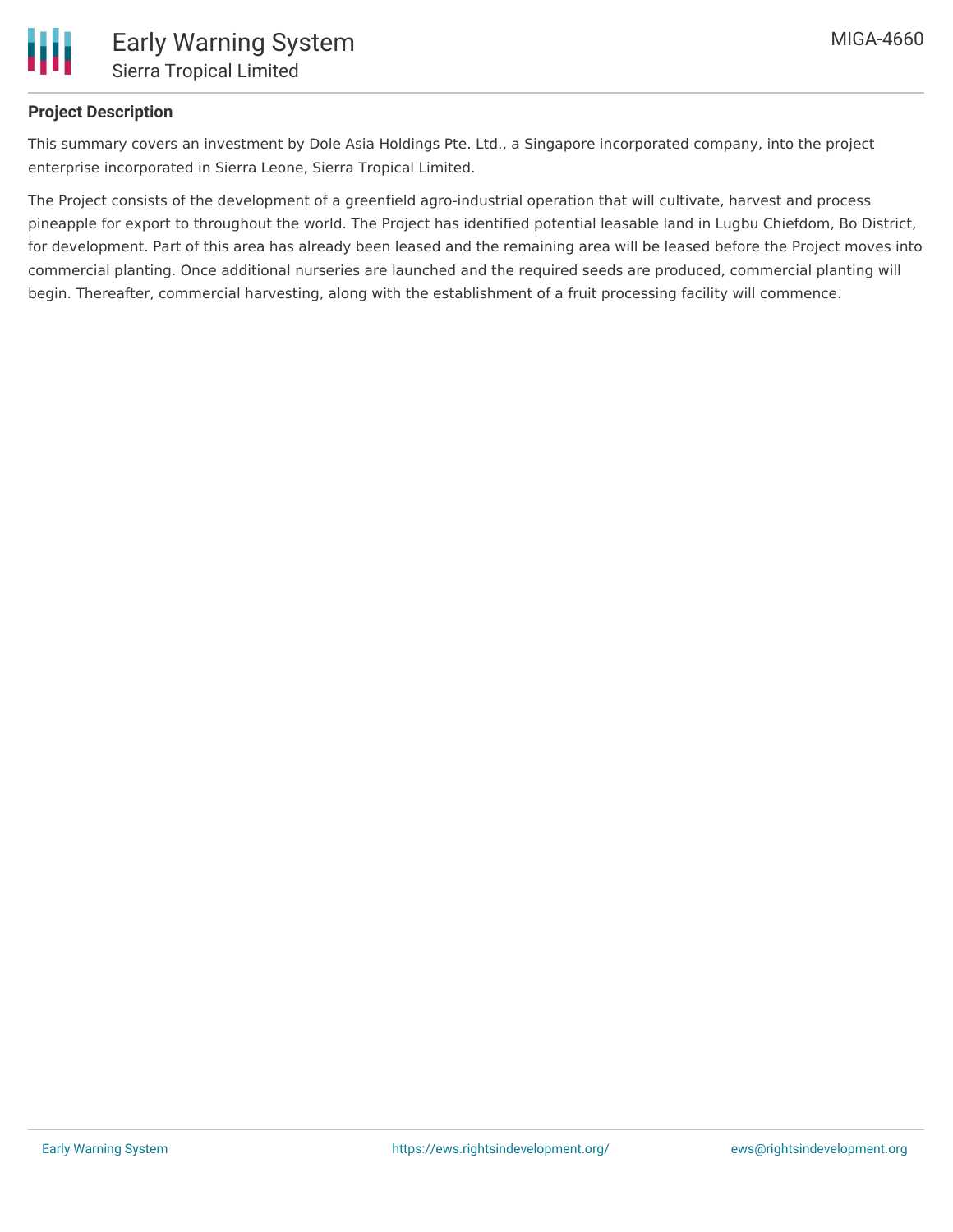### **Investment Description**

Ш

Multilateral Investment Guarantee Agency (MIGA)

Dole Asia has applied for MIGA guarantees covering up to US\$37 million of equity and shareholder loans investments into the project. The guarantees will have a term of up to 15 years, providing coverage against the risk of expropriation.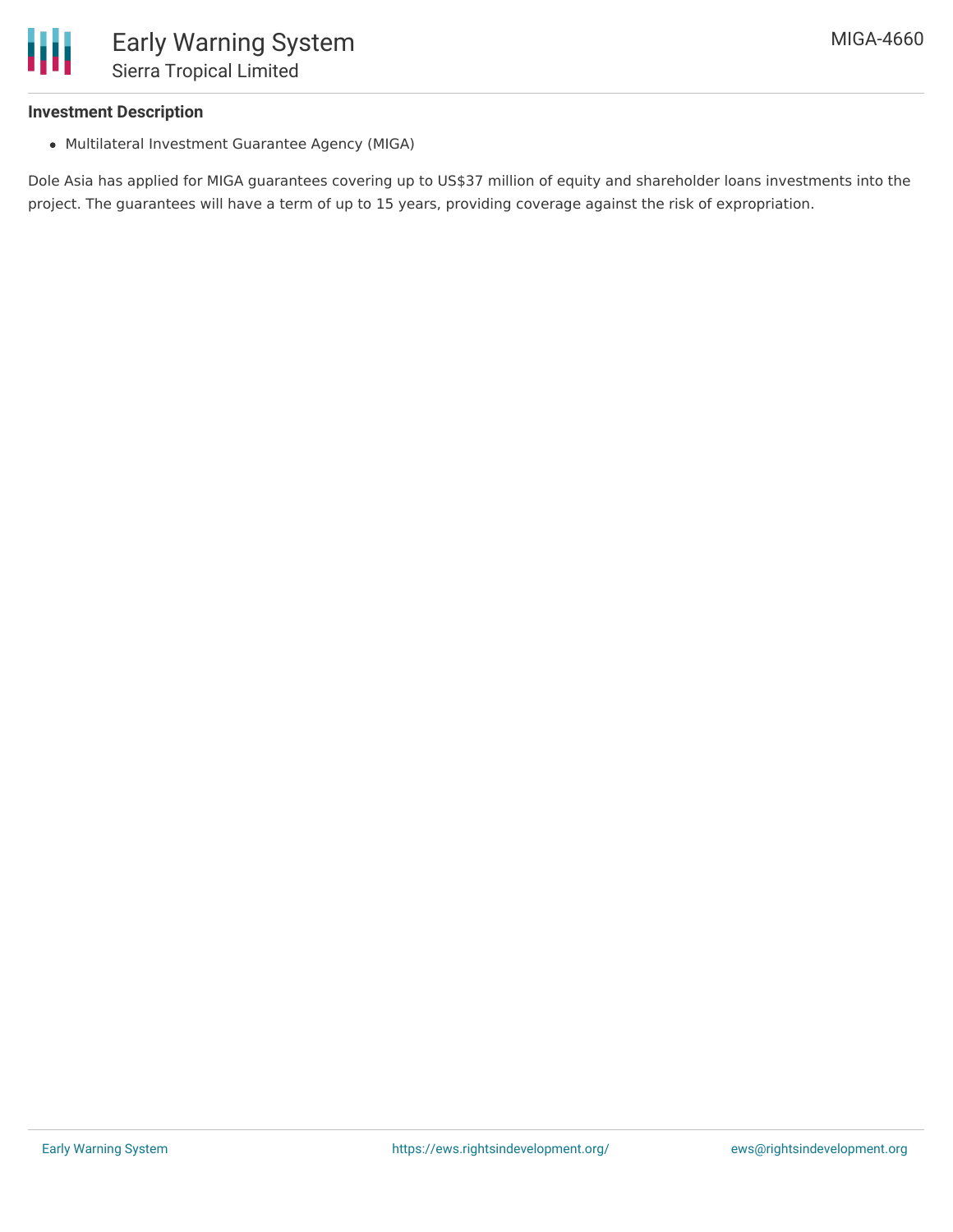

# Early Warning System Sierra Tropical Limited

| <b>Private Actor 1</b> | <b>Private Actor</b><br>1 Role | <b>Private Actor</b><br>1 Sector | <b>Relation</b>          | <b>Private Actor 2</b>       | <b>Private Actor</b><br>2 Role | <b>Private Actor</b><br>2 Sector |
|------------------------|--------------------------------|----------------------------------|--------------------------|------------------------------|--------------------------------|----------------------------------|
|                        |                                | $\overline{\phantom{0}}$         | $\overline{\phantom{0}}$ | CEMMATS Group Ltd.           | Contractor                     | $\overline{\phantom{a}}$         |
|                        |                                | $\sim$                           | $\overline{\phantom{a}}$ | Dole Asia Holdings Pte. Ltd. | Investor                       |                                  |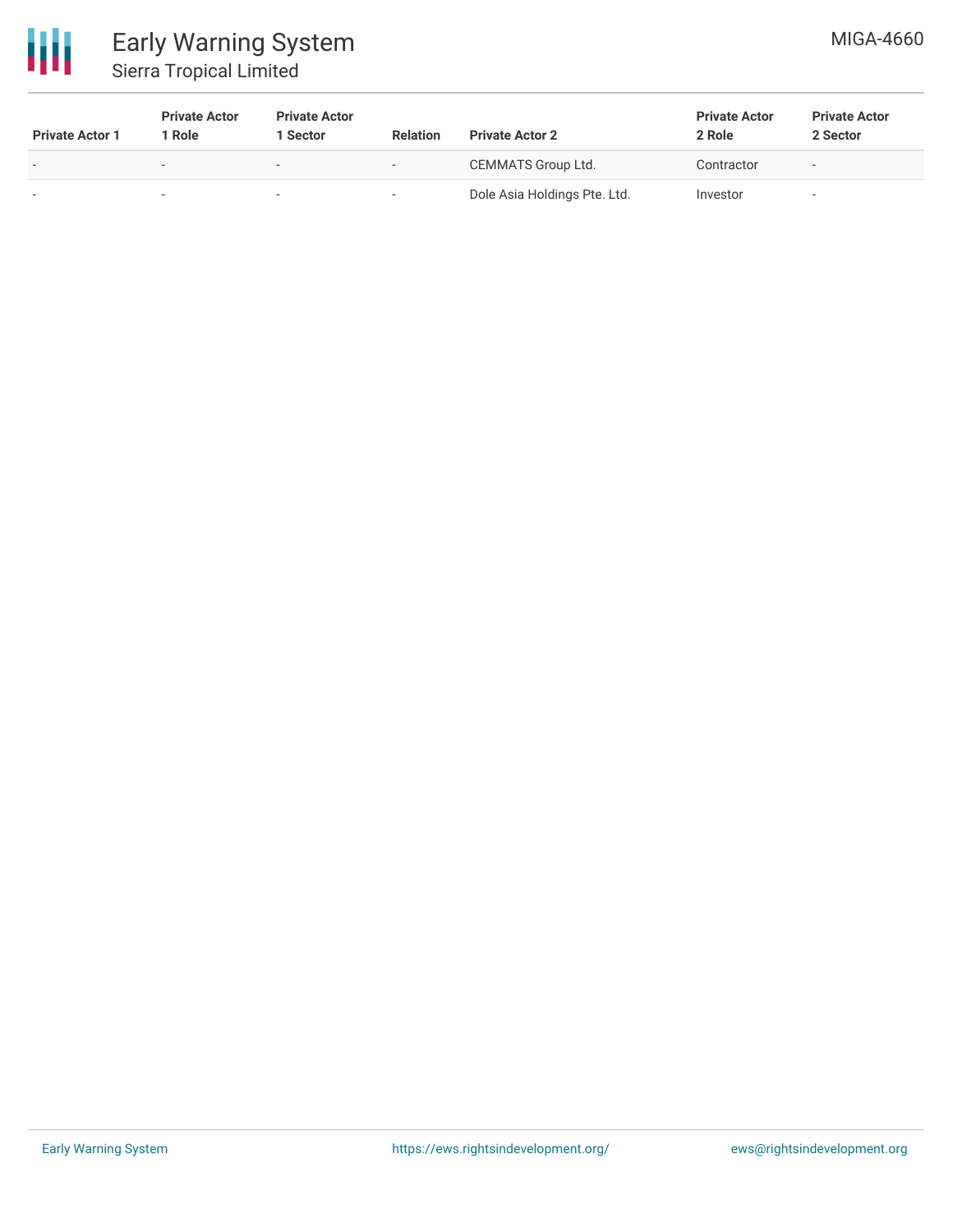### **Contact Information**

\*Contact information not provided at the time of disclosure\*

### **ACCOUNTABILITY MECHANISM OF MIGA**

The Compliance Advisor Ombudsman (CAO) is the independent complaint mechanism and fact-finding body for people who believe they are likely to be, or have been, adversely affected by an IFC or MIGA- financed project. If you submit a complaint to the CAO, they may assist you in resolving a dispute with the company and/or investigate to assess whether the IFC is following its own policies and procedures for preventing harm to people or the environment. If you want to submit a complaint electronically, you can email the CAO at CAO@worldbankgroup.org. You can learn more about the CAO and how to file a complaint at http://www.cao-ombudsman.org/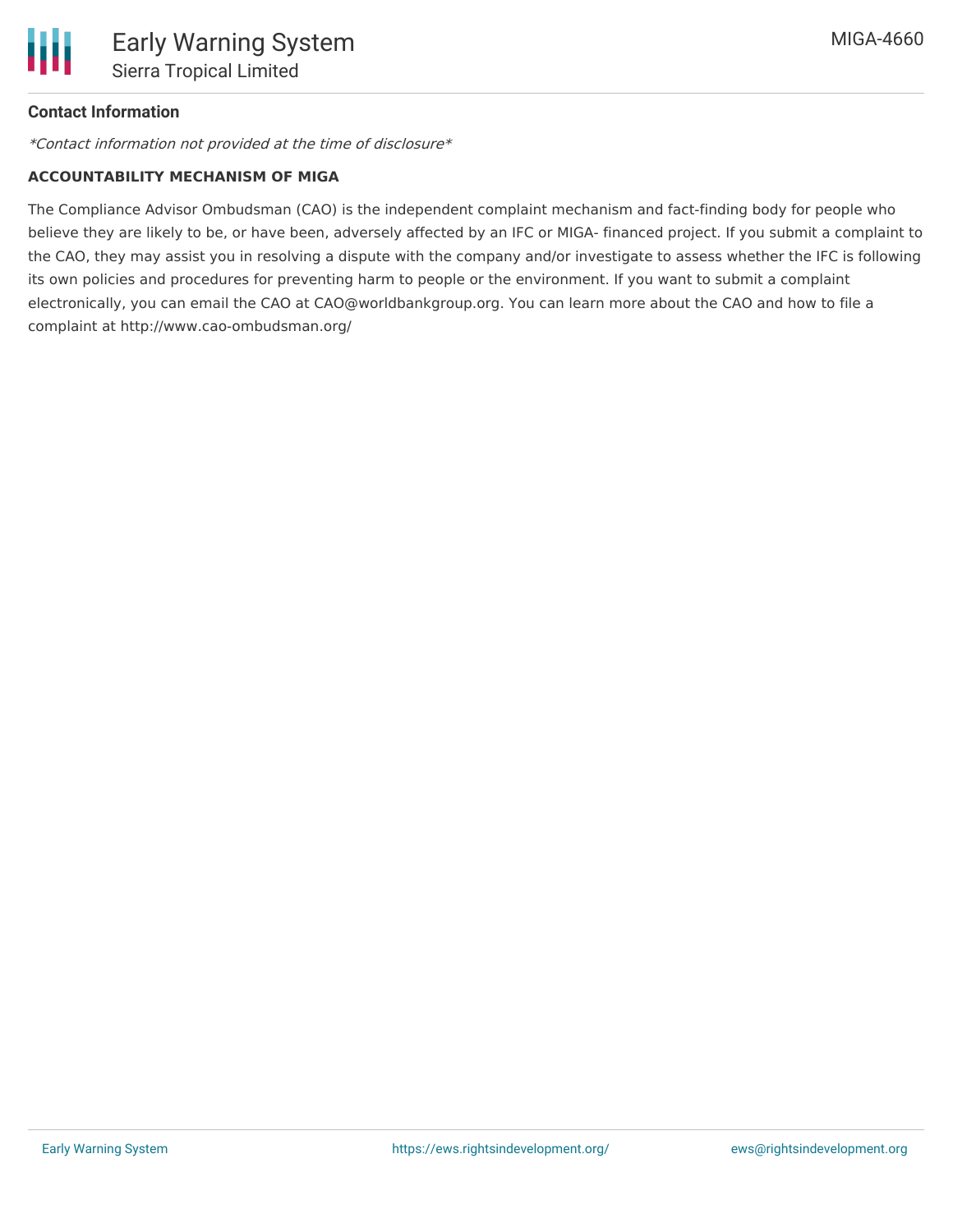

### **Bank Documents**

- [Environmental](https://ewsdata.rightsindevelopment.org/files/documents/60/MIGA-4660_0Z1qK02.pdf) and Social Action Plan (ESAP) Sierra Leone: Sierra Tropical Limited, August 01, 2018. [\[Original](http://www.miga.org/sites/default/files/2018/Final_Sierra_Tropical_Ltd_ESAP_08.01.2018.pdf) Source]
- [Environmental](https://ewsdata.rightsindevelopment.org/files/documents/60/MIGA-4660.pdf) and Social Impact Assessment (ESIA) Study for Sierra Tropical Ltd's [\[Original](http://www.miga.org/sites/default/files/2018/STL_ESIA-Final_Draft_Report_6-25.pdf) Source]
- ESIA Report for STL [Agricultural](https://ewsdata.rightsindevelopment.org/files/documents/60/MIGA-4660_dWSjTY8.pdf) Project in Lugbu Chiefdom, Bo District: Environm [\[Original](http://www.miga.org/sites/default/files/2018/STL_ESMP-Final_Draft_Report-6-26.pdf) Source]